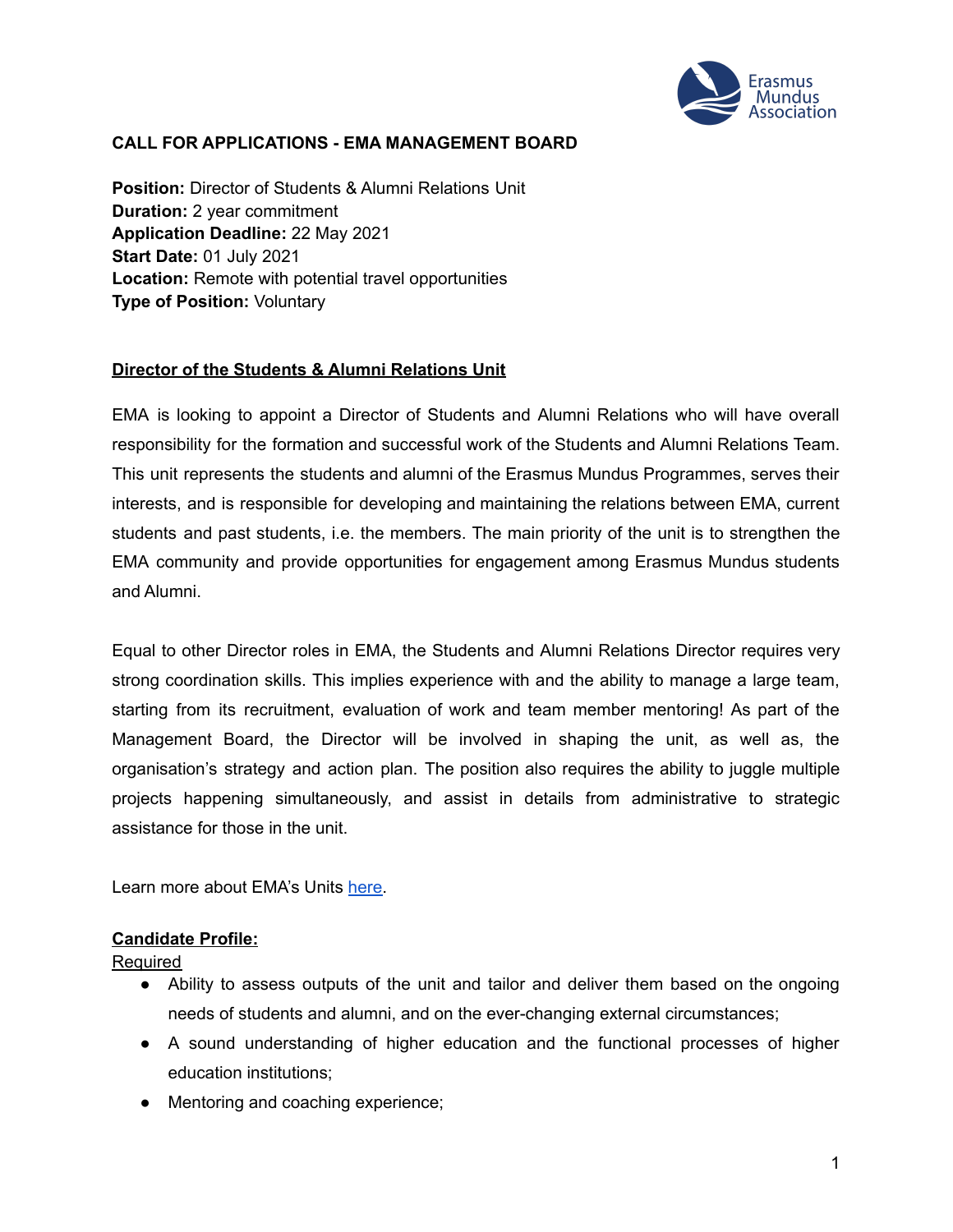- Experience with and knowledge of community engagement best practices;
- Experience with and knowledge of professional development best practices.

## Preferred

- **●** Experience working or volunteering in the higher education sector preferred;
- **●** Experience working with senior staff from universities and higher education ministries;
- **●** Project knowledge to engage in community development projects and engagement;
- **●** Experience in various areas of interest for EMA, specifically professional and community development.

## **Responsibilities:**

- Develop and maintain products and services continuously, such as, but not limited to professional development (e.g. mentoring programme, workshops, etc) and community development activities (Cookbook, EMADay events, etc);
- Develop, maintain and improve communication and relations with EM students and alumni through various activities;
- **●** Deliver training on soft-skills required for job applications and professional development;
- **●** Engage the community of students and alumni via activities and projects which respond to the aims and needs of EMA and various of its units, by providing a place of opportunity where students and alumni can share ideas and expertise;
- **●** Proactively engage with coordinators, academics and top researchers from different consortia;
- **●** Proactively engage with senior staff from universities and the EC;
- **●** Facilitate meaningful dialogue between students and the coordinators from various programmes, for the improvement of previously identified concerns;
- **●** Maintain a central place to gather complaints and feedback, redirecting and/or assignment to respective units in charge;

*For detailed objectives and functions of the Student and Alumni Relations (S&A) Unit, refer to EMA's Internal [Regulations,](https://www.em-a.eu/documents) clause 2.*

# **Potential Benefit**

The position is on a volunteer basis, and you will be able to:

- **●** Gain international multidisciplinary experience in non-profit organization management;
- **●** Develop a strategic mindset and leadership skills;